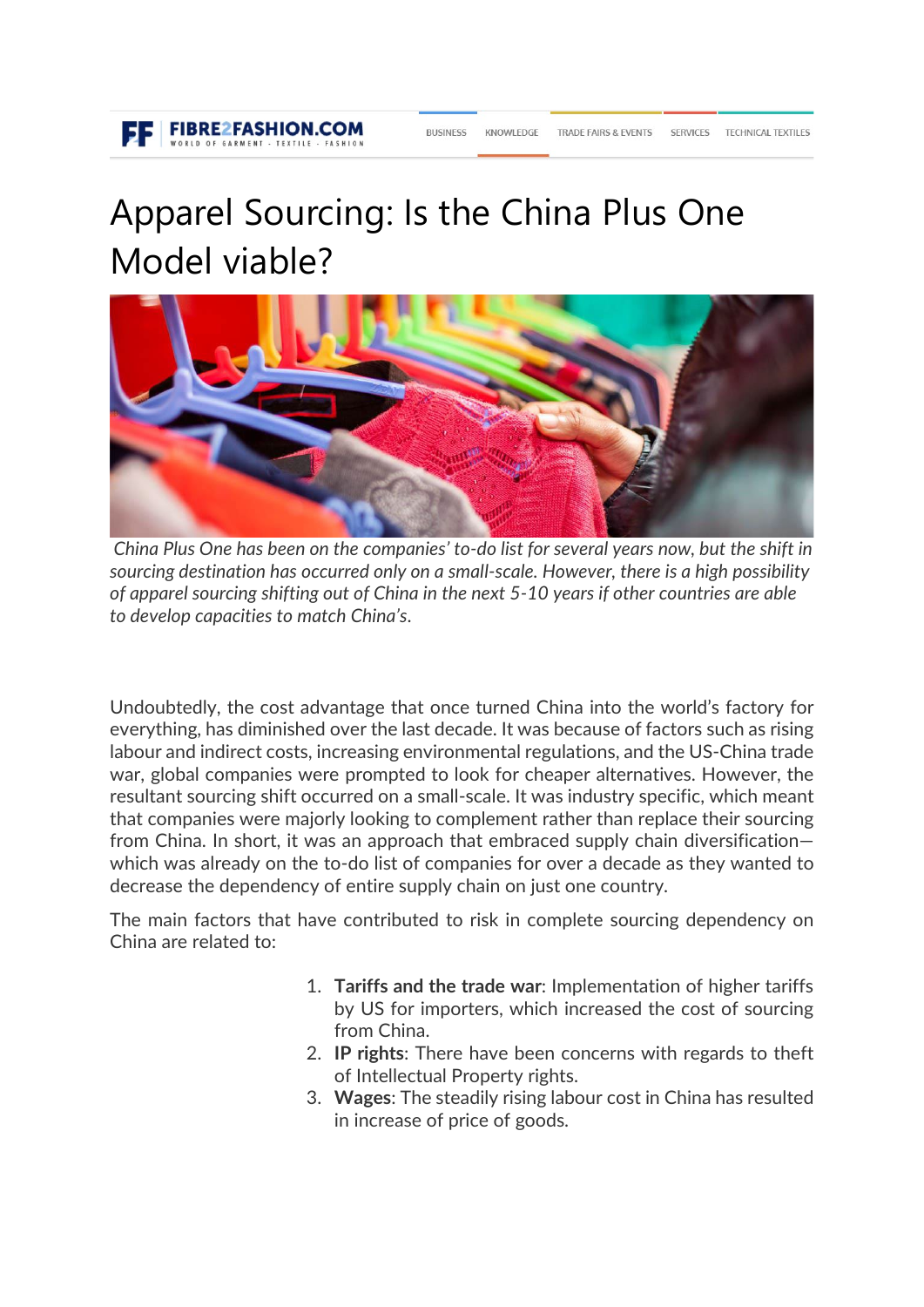- 4. **Labour**: Several organisations have raised their voice against the use of forced labour, particularly in the Xinjiang Uygur Autonomous Region (XUAR).
- 5. **Environment standards**: Europe and the US have lately accelerated the implementation of new environmental standards. As a result, goods manufactured in conditions that are considered as polluting the environment are not allowed to import in their territory.
- 6. **Lead time**: Lead time, or the time taken for goods to reach Western countries from China, is much higher compared to sourcing from Turkey, Caribbean and few countries in Latin America.
- 7. **Logistics**: The world has been a witness to several problems in recent years including the blockage of Suez Canal, nonavailability of containers, and the increasing freight cost for air cargo.
- 8. **COVID-19 impact**: Operations were either closed or restricted at several shipping ports in China to curb the spread of the pandemic, resulting in delay in delivery of goods.

## **Sourcing and the pandemic**

During 2020 and 2021, the COVID-19 pandemic showed that all sourcing destinations are equally susceptible to disruption, prompting various companies to re-think, reevaluate and change their strategies. Lockdowns were imposed everywhere, but not at the same time. While they were being lifted in few countries, they were being imposed in some other countries. This meant that sourcing from any one country was equally at risk as was depending only on China. This pushed global brands to diversify and their supply chain across few regions. But did that change the sourcing landscape? Let's see the below trade data to find out.

## **Trade data**

As below trade data statistics of countries exporting to the US (see Table 1 in pdf) and EU-27 (see Table 2 in pdf) shows, there is no significant diversification happening away from China. On the contrary, post 2020, China's exports, in case of apparel, have improved and are performing better than 2019.

## **Continuing dominance of China**

The tables below summarise the top ten exporters of various product categories in 2021 (see Tables 3 to 17 in pdf). China is on the top in each one of them. (Bangladesh and Vietnam have not been considered in these tables as they do not report their trade numbers as directed by the World Customs Organization (WCO), and hence cannot be classified into various categories.) This means that even though companies wish to diversify their supply chains, their dependency on China is so high in terms of volumes that matching the same scale and output is next to impossible for other prospective sourcing destinations.